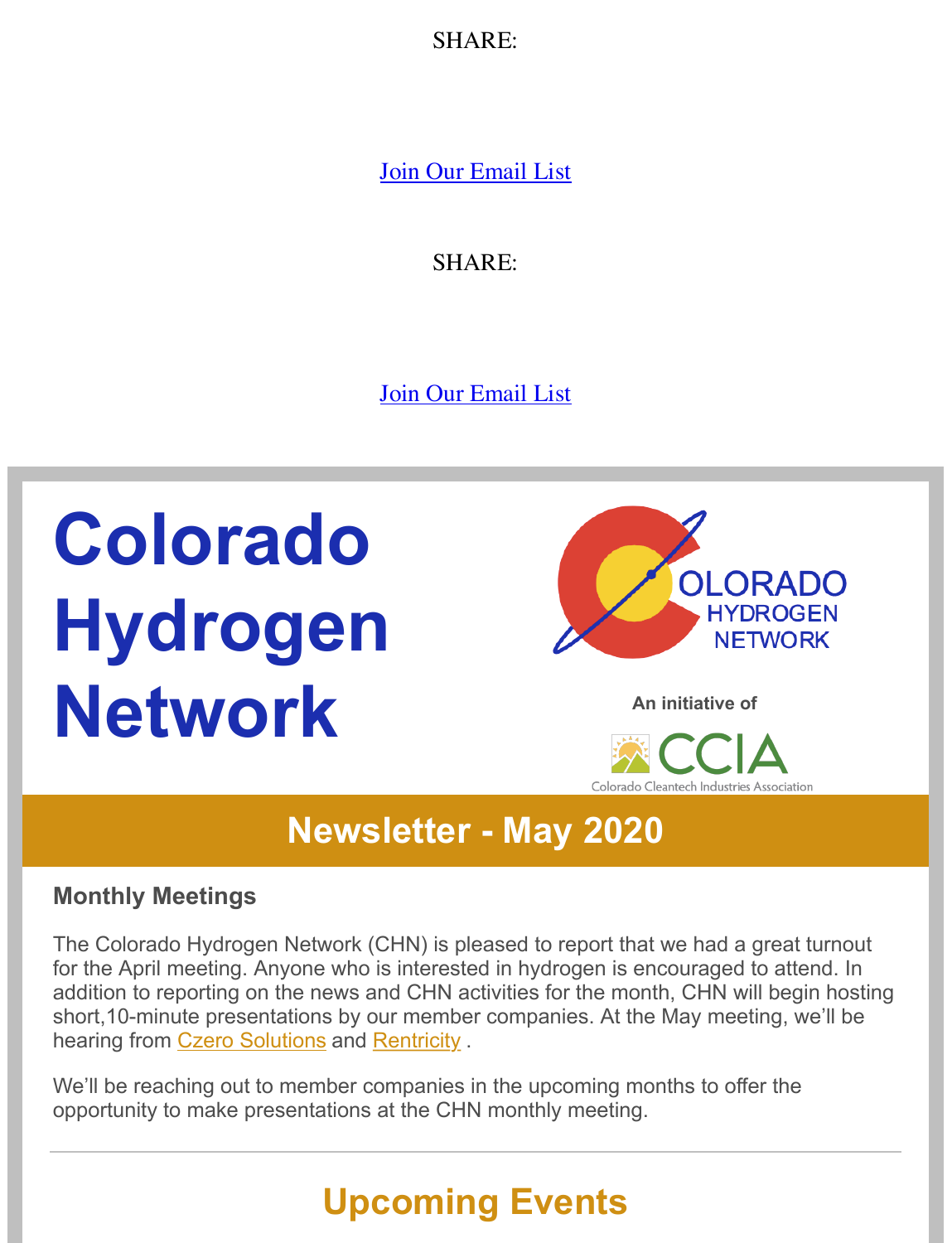The May membership meeting will be virtual.

Tuesday, May 19th 3:30 - 5:00 p.m. MDT

https://zoom.us/j/4212771558

#### **[Webinars](https://zoom.us/j/4212771558)**

CHN is presenting a series of three free webinars in collaboration with Colorado Cleantech Industries Association , Denver Metro Clean Cities and the Colorado Energy [Research Collaboratory](https://coloradocleantech.com/) .

**May 21:** [Intro to Fuel Cell EV's and Hydrogen Fueling](https://www.coloradocollaboratory.org/) **July 23:** The Colorado Hydrogen Network: Initiatives and Mission **August 20:** The role of Electric Utilities & Hydrogen Generation in the Energy Transition

All webinars are **10:00 - 11:00 a.m. MDT.**

#### **Register here**





**Colorado Energy Research Collaboratory** Securing a Sustainable & Resilient Energy Future

# **Welcome New Members**







**Xavier D'Hubert** Consultant for John Cockerill

We look forward to announcing new members and partners monthly.

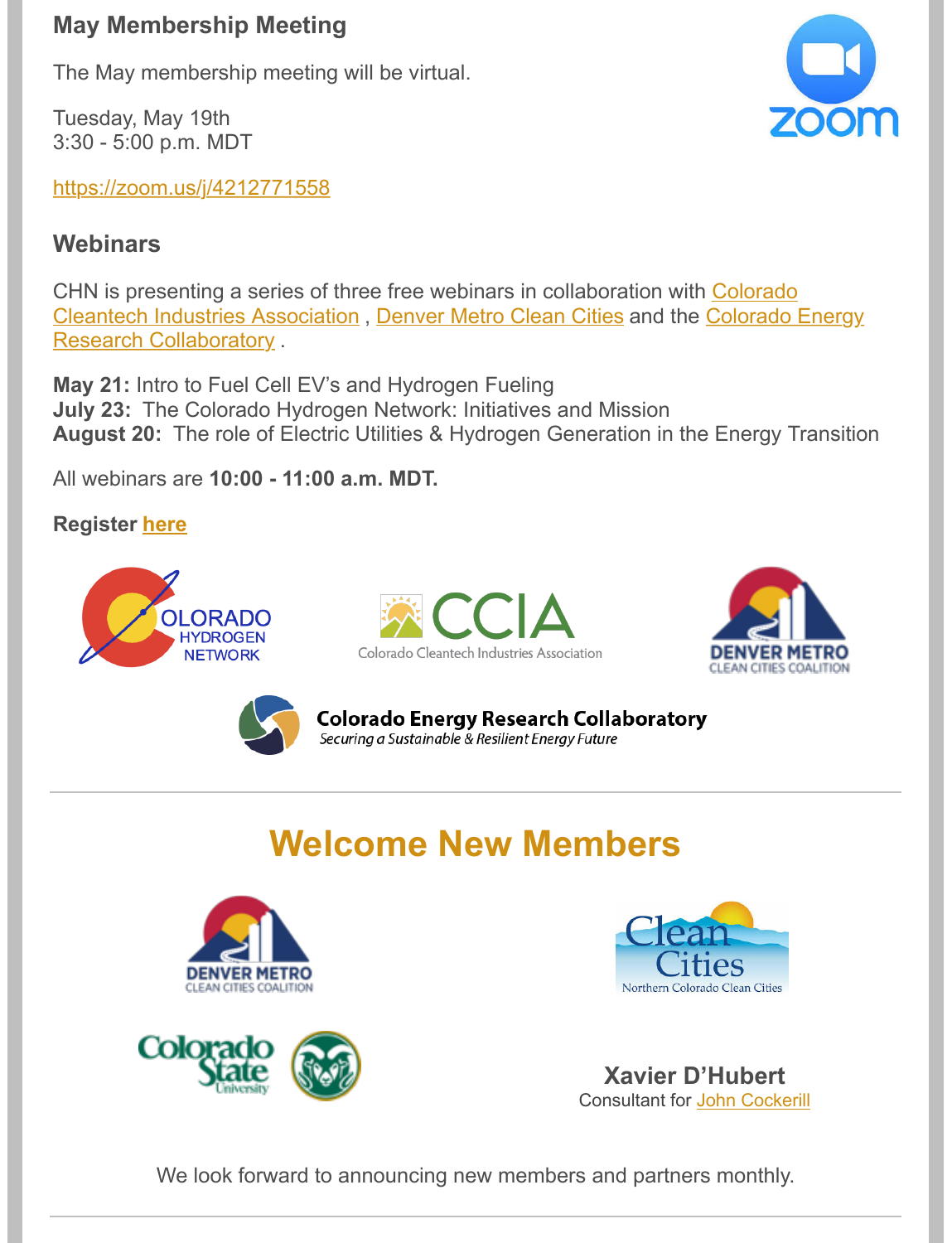#### **Networking**

#### **Clean Cities**

CHN is now networked with both Denver Metro Clean Cities and Northern Colorado Clean Cities . We look forward to a long period of collaboration on fuel cell transportation and [other uses for hydrogen in cleaning up Colorado's air. Clean Cities](https://northerncocleancities.org/index.html) is part of the US Department of Energy (DOE) Vehicle Technology Offi[ce \(VTO\).](https://cleancities.energy.gov/about/)

#### **Donors and Investors**

CHN is researching ways to engage both investors and potential donors as a means to finance and deploy hydrogen fueling. If you know of organizations, investors, or individuals who would like to join our mission please let us know.

#### **Follow up**

We are working with the Ohio-based Renewable Hydrogen Fuel Cell Collaborative (RHFCC). The RHFCC is Associated with Cleveland State University and Midwest Hydrogen Center of Excellence. The[y have produced a hydrogen roadmap, Energy](http://www.midwesthydrogen.org/about/) Storage Roadmap for Northeast Ohio which is a good example of format and content for [hydrogen deployment roadmaps.](https://engagedscholarship.csuohio.edu/cgi/viewcontent.cgi?article=2628&context=urban_facpub)

## **Projects and Initiatives**

#### **Fuel Cell Buses and Hydrogen Fuel Stations**

CHN is collaborating with Krueger Transit Consulting and several Colorado cities on Federal Transit Administration grants.

#### **Podcast**

We'll be recording Episode 1 of the *HydrogenNowCast* live, at the webinar on May 21 <sup>st</sup>.

## **News**

#### **Colorado Electric Vehicle Plan**

The Colorado Energy Office (CEO), Colorado Department of Public Health and Environment (CDPHE), the Colorado Department of Transportation (CDOT) and the Regional Air Quality Council (RAQC) have released a Colorado Electric Vehicle Plan. Read the plan here .

We are proud to have had t[he op](https://drive.google.com/file/d/1-z-lNQMU0pymcTQEH8OvnemgTbwQnFhq/view)portunity for input into the